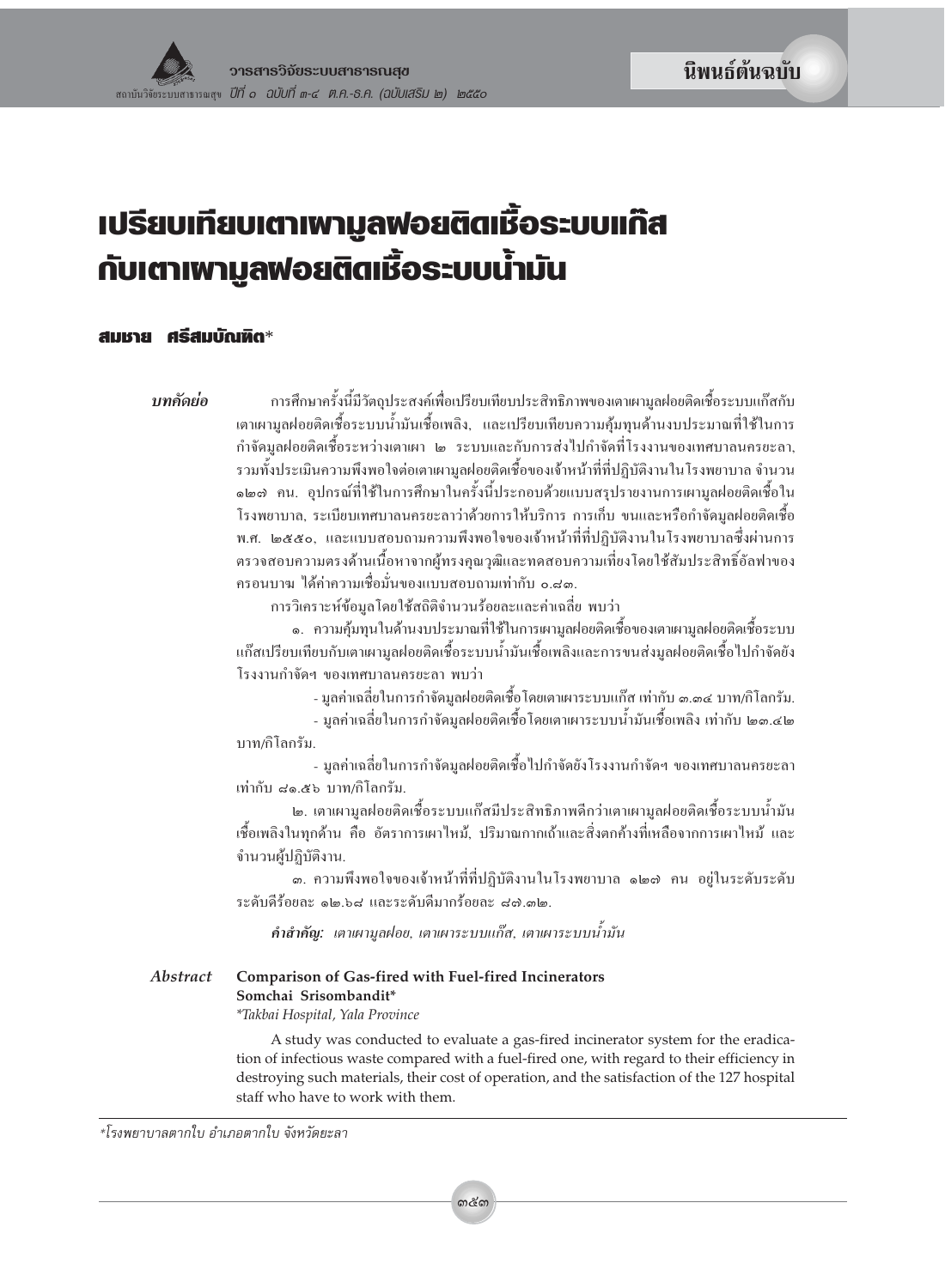The materials employed in the study comprised the reports on hospital infectious waste incineration, the Yala City Municipality Rule 2007 dealing with such services, the collection and eradication of infectious waste, and the statements of hospital staff as contained in questionnaires which had been approved in substance and for accuracy, with a confidential value of 0.83; they were tested using Cronbach's alpha coefficient. The data were analyzed by using percentage statistics and average.

Findings:

1. As regard the effective budget for destroying infectious waste, comparing a gasfired incinerator with a fuel-fired system at the Yala Municipal waste treatment plant, it appeared that:

- The average cost for eradicating infectious waste, using the gas-fired incinerator system, is 3.34 baht perkilogram, while that for the fuel-fired system is 23.42 baht per kilogram; the average cost of eradicating infectious waste transported to the Yala Municipal waste treatment plant is 81.56 per kilogram.

2. The comparison between the gas-fired incinerator and the fuel-fired one showed that the gas-fired system had greater efficiency than the fuel-fired system, with regard to combustion rate, quantity of ash produced, residues following combustion and number of staff need to operate the system.

3. As for the satisfaction of the 127 hospital staff concerned, it was found that a good level of satisfaction was 12.68 percent, and a very good contentment level was 87.32 percent.

Key words: gas-system incinerator, fuel-system incinerator, Yala Province

### ภูมิหลังและเหตุผล

มูลฝอยติดเชื้อเป็นขยะอันตรายเนื่องจากมีเชื้อโรค ปะปนอยู่ หากบุคคลใดสัมผัสหรือใกล้ชิดกับมูลฝอยนั้นแล้ว ้อาจเกิดโรคได้. แหล่งกำเนิดสำคัญของมูลฝอยดังกล่าว ได้แก่ สถานบริการสาธารณสุขทุกระดับทั้งของภาครัฐและเอกชน ไม่ว่าจะเป็นโรงพยาบาล คลินิกแพทย์ หรือสถานีอนามัย. จากการสำรวจใน พ.ศ. ๒๕๔๕ พบว่าในประเทศไทยมีสถาน บริการสาธารณสุข ๓๒,๗๘๗ แห่ง ซึ่งผลิตมูลฝอยติดเชื้อ ประมาณวันละ ๕๖.๑๖ ตัน, เป็นมูลฝอยติดเชื้อในกรุงเทพฯ ประมาณวันละ ๑๒ ตันและในส่วนภูมิภาคประมาณวันละ ๔๔ ตัน.

กระทรวงสาธารณสุขได้มีการออกกฎกระทรวง ิสาธารณสุขว่าด้วยการกำจัดมูลฝอยติดเชื้อ พ.ศ. ๒๕๔๕ ขึ้น มาบังคับใช้ เพื่อควบคุมกำกับและจัดการมูลฝอยติดเชื้อ แต่ ในทางปฏิบัติพบว่าสถานบริการสาธารณสุขบางแห่งยังมี การนำมูลฝอยติดเชื้อไปทำการกำจัดโดยวิธีที่ไม่ถูกต้อง เห็น ได้จากใน พ.ศ. ๒๕๔๙ มูลฝอยติดเชื้อในสถานบริการ สาธารณสุขถูกนำไปกำจัดโดยเตาเผามูลฝอยติดเชื้อของโรง พยาบาลร้อยละ ๖๕ โดยบริษัทเอกชนร้อยละ ๗ และกำจัด โดยองค์กรปกครองท้องถิ่นร้อยละ ๒๘. ในส่วนความรับผิด ชอบขององค์กรส่วนท้องถิ่นมีการกำจัดที่ถูกหลักเพียงร้อยละ ๑๐ เท่านั้น, ที่เหลือร้อยละ ๑๘ เผารวมกับมูลฝอยทั่วไปใน เตาเผามูลฝอยชุมชน รวมทั้งการลักลอบทิ้งตามพื้นที่ต่าง ๆ <sup>(๑)</sup>. เมื่อมองเฉพาะสถานบริการสาธารณสุขในสังกัดกระทรวง สาธารณสุข พบว่าเมื่อ พ.ศ. ๒๕๔๙ มีโรงพยาบาลของ ้กระทรวงสาธารณสุขที่เผามูลฝอยติดเชื้อเองเพียงร้อยละ ๖๒.๔๓, อีกร้อยละ ๒๓.๒๙ ส่งให้บริษัทเอกชนรับไปกำจัด. ประมาณร้อยละ ๓.๖๕ โรงพยาบาลใช้วิธีการส่งมูลฝอยติด เชื้อฝากให้โรงพยาบาลใกล้เคียงที่มีเตาเผาช่วยกำจัดให้.. และ อีกประมาณร้อยละ ๔.๘๗ โรงพยาบาลได้ใช้บริการของ องค์กรปกครองส่วนท้องถิ่นที่มีเตาเผามูลฝอยติดเชื้อทำการ ้กำจัดให้ ซึ่งปัจจุบันมีองค์กรปกครองส่วนท้องถิ่นที่มีเตาเผา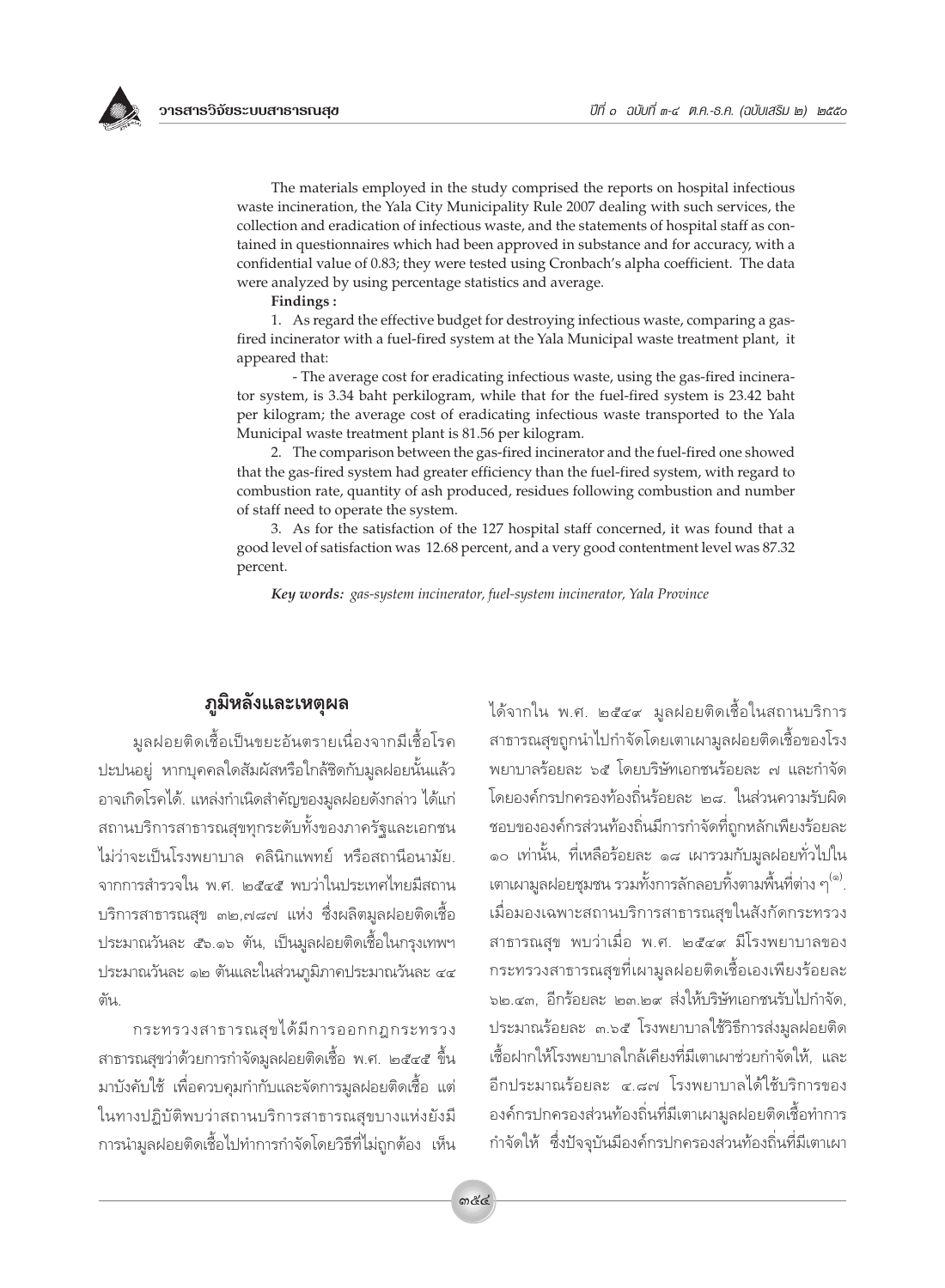มูลฝอยติดเชื้อให้บริการ เช่น กรุงเทพ, องค์การบริหารส่วน จังหวัดนนทบุรี, เทศบาลนครหาดใหญ่, เทศบาลเมือง สุพรรณบุรี, เทศบาลนครอุดรธานี<sup>(๒)</sup>.

ในส่วนของโรงพยาบาลตากใบ ซึ่งเป็นโรงพยาบาลชมชน ขนาด ๖๐ เตี๋ยง สังกัดกระทรวงสาธารณสุข เป็นโรงพยาบาล อีกหนึ่งแห่งที่มีเตาเผามูลฝอยติดเชื้อขนาด ๒๕ กิโลกรัม/ชั่วโมง โดยใช้น้ำมันเป็นเชื้อเพลิงสำหรับการกำจัดมลฝอยติดเชื้อ แต่ ิสภาพปัญหาตลอดระยะเวลาที่ผ่านมา คือ เตาเผามูลฝอย ติดเชื้อดังกล่าวสามารถใช้งานได้เพียง ๑ ปี ก็ชำรด จึงติดต่อ ผู้รับจ้างมาซ่อมเป็นระยะจนพ้นระยะประกัน. หลังจากนั้นจึง ได้ติดต่อให้กองช่างบำรุง จังหวัดสงขลา มาซ่อมอีกหลายครั้ง ้จนกระทั่งไม่สามารถซ่อมให้กลับมาใช้งานได้อีก ทางโรง พยาบาลตากใบจึงได้คิดค้นแนวทางในการแก้ไขปัญหาดังกล่าว



 $\tilde z$ ปที่ ๑ หัวเผาระบบน้ำมันเชื้อเพลิง



*รปที่ ๒* หัวเผาระบบแก๊ส



*รปที่ ๑* หัวเผาระบบแก๊สกับเรือนเผาแบบเดิม



 $\tilde z$ ปที่ ๔ การจุดหัวเผาระบบแก๊ส ที่มาโรงพยาบาลตากใบ. ม.ป.ป.. นวัตกรรมการปรับเปลี่ยนระบบการเผาขยะติดเชื้อ โรง พยาบาลตากใบ

โดยการดัดแปลงหัวเผาแบบหัวฉีดน้ำมันมาเป็นหัวเผาแก๊ส แบบมือจับจุดไฟ ซึ่งเป็นภูมิปัญญาชาวบ้านที่ได้นำมาใช้กับ การเผาหมูป่า<sup>(๓)</sup>. ด้วยเหตุที่วิธีการนี้ยังไม่มีสถานบริการ สาธารณสุขใดในประเทศไทยได้ดำเนินการมาก่อน ผู้วิจัยจึง ู ทำการศึกษาประสิทธิภาพของเตาเผามูลฝอยติดเชื้อระบบแก๊ส (หุงต้ม) เปรียบเทียบกับระบบน้ำมันเชื้อเพลิง (ดีเซล) และ เปรียบเทียบกับการขนส่งไปให้หน่วยงานอื่นที่ใกล้ที่สุดกำจัด เพื่อที่จะนำผลการศึกษามาใช้เป็นแนวทางในการจัดการระบบ ้กำจัดมูลฝอยติดเชื้อของโรงพยาบาลเอง และเป็นแบบอย่าง ให้กับโรงพยาบาลชุมชนอื่น ๆ ต่อไป.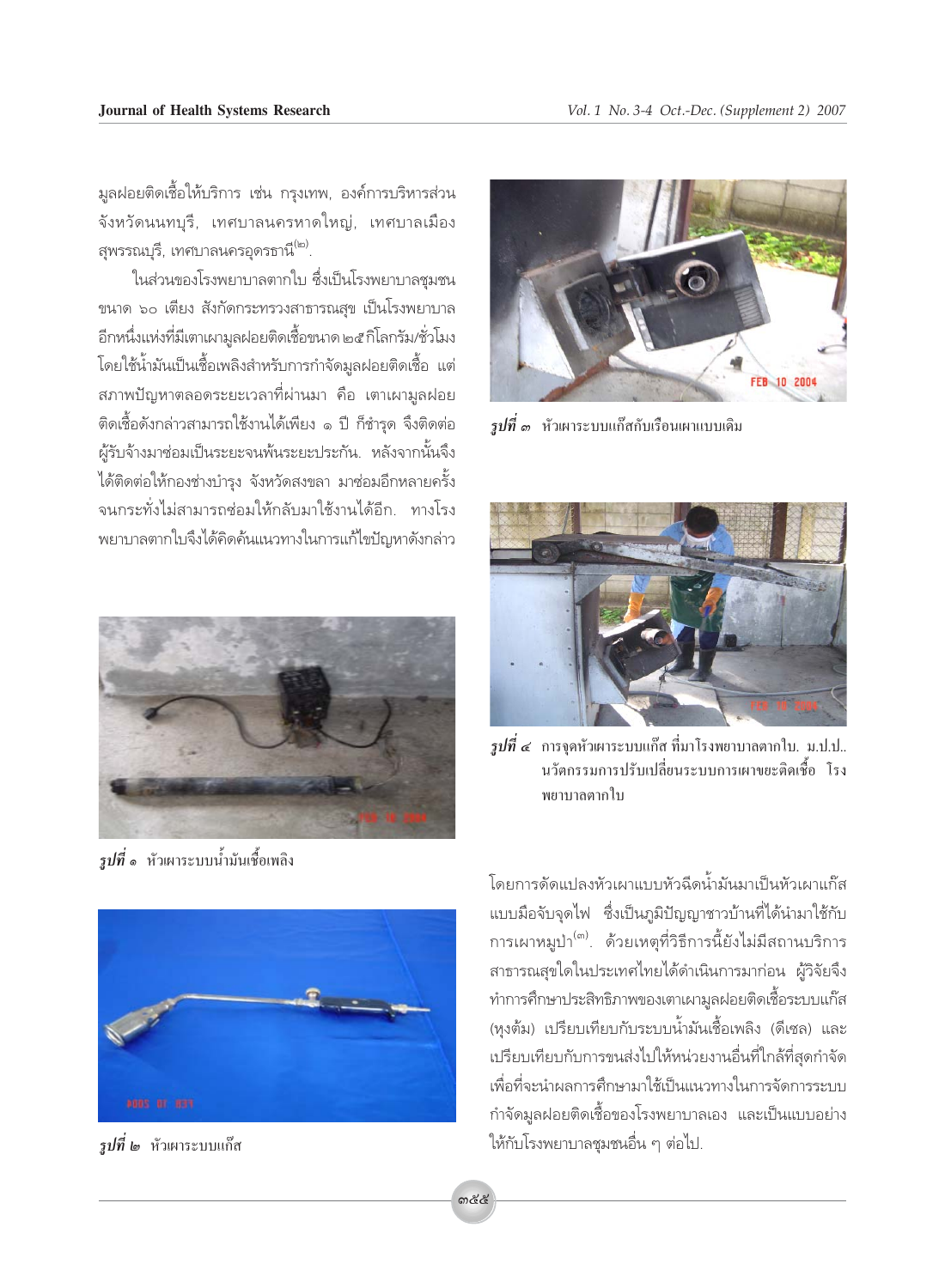|  | ŵ, |
|--|----|
|  |    |

ตารางที่ ๑ ปริมาณมูลฝอยดิดเชื้อและค่าใช้ง่ายในการกำจัด แยกตามระบบเชื้อเพลิง

|                                                                    |                          |                                                  | ประเภทของเตาเผา |                           |                                                        |                           |                         |                                                 |
|--------------------------------------------------------------------|--------------------------|--------------------------------------------------|-----------------|---------------------------|--------------------------------------------------------|---------------------------|-------------------------|-------------------------------------------------|
| เดือน/พ.ศ.                                                         |                          | $($ โรงพยาบาลตากใบ)<br>ระบบเกิส                  |                 |                           | ระบบนำมันเชื้อเพลิง<br>$(l_3$ ywenningsuse $)$         |                           |                         | ใปกำจัดที่เทศบาลนครยะลา<br>การส่งมูลฝอยติดเชื้อ |
|                                                                    | ปริมาณ<br>นูลฝอย<br>(nn) | เชื้อเพลิง<br>ปริมาณ<br>$\widetilde{\mathbb{G}}$ | นูลค่า<br>(11)  | ปริมาณ<br>มูลฝอย<br>(nn.) | เชื้อเพลิง<br>ปริมาณ<br>$\widehat{(\mathfrak{g}}$ 015) | (11)<br>มูลค่า            | ปริมาณ<br>นดคอย<br>(nn) | (11)<br>มูลค่า                                  |
| ตุลาคม ๔ธ                                                          | <b>ඉය දී</b>             | ෙ.ග <i>ය</i>                                     | െ, മ്രദ് റ. നറ  | ၈၀၈                       | $\ln 5\alpha$                                          | ය), යෙදි දි . ගා රි       | ೧೧೭೬                    | തെ പ്രാഷ്. 00                                   |
| พฤศจิกายน ๔ธ                                                       | $m\leqslant$             | 0.06                                             | $0, \log 55.58$ | $\alpha \alpha$           | <u>දේ ද්</u> ඛ                                         | 99.000,000                | <b>කර්</b>              | റെപ്പ്, ആറ.ഠഠ                                   |
| BAJIAN GE                                                          | <b>Gdd</b>               | ெல்                                              | 0,0000.60       | co co ce                  | <i>ရာ</i> င္ပာ တဲ့                                     | 6,0000.50                 | <b>Gdd</b>              | ๔๐,๓๔๗.๐๐                                       |
| มกราคม ๕๐                                                          | $\alpha$ lon $\varphi$   | 0.60                                             | 0,400.88        | 68                        | <b>G25</b>                                             | 60,0006.62                | $\alpha$ lon $\Omega$   | <i>ශ</i> ේශය, 00                                |
| กุมภาพันธ์ ๕๐                                                      | q                        | 0.06                                             | 0,0005.008      | $\ln 26$                  | $\log \alpha$                                          | ၁,၀၈๘ ไတတြ                | ရာဝေ                    | 00.623.6                                        |
| มีนาคม ๕๐                                                          | ගයය                      | ෙ.ග.ද                                            | െ. കെ. ക        | 660                       | <b>Jac2</b>                                            | 5,0650.060                | ගයග                     | തെ , ത്ര ഭ ന . 00                               |
| เมษายน ๕๐                                                          | $d \log d$               | $\frac{2}{3}$<br>⊚                               | ை (வெல்), ல     | $\omega$ $\omega$         | மெ                                                     | 8, 10006.00               | $d \nabla d$            | 00.9206                                         |
| พฤษภาคม ๕๐                                                         | 698                      | 9.62                                             | െ.യെ യ          | 690                       | G&0                                                    | 09.8999                   | 698                     | തെ പ്ല ക ക് .00                                 |
| นิถุนายน ๕๐                                                        | 689                      | 0.5m                                             | 9, 8 0 6.08     | ಕಿಂದ್ದ                    | boc                                                    | 94.6000.00                | 685                     | m6, b65.00                                      |
| กรกฎาคม ๕๐                                                         | $\epsilon$ ao            | 9.62                                             | ෙය දෙයා         | ಕ್ಷತ್ನ                    | 586                                                    | [ක ග, 0 ව ය'. <u>අ</u> [ක | $\epsilon$ ao           | 00.099,8%                                       |
| <b>NCS</b>                                                         | <b>ھ, مردم</b>           | ೧೬.ನಠ                                            | ෩ඁ෬෯෨           | ๔,๔๗๓                     | ៤,៣៧៩                                                  | ෙ๔,๗๖๕.๕๔                 | <b>ھ, مرد جا</b>        | ගය්ය,ගංය.00                                     |
| เฉลียต่อเดือน                                                      | 696.6                    | <b>୍ଟ୍</b> ଟ ଶି                                  | ෧,෨෬෫෫෭෨        | ය.ය.ය                     | ៤៣៧.៩                                                  | ෧ <b>ඁ෫</b> ෯෧෭෫          | ೬೦೯.೬                   | ෧෧,ඏ෩෬෮                                         |
| มูลค่าเฉลีย/มูลฝอย ๑ กก.                                           |                          |                                                  | <b>ನಿ.ಎ</b>     |                           |                                                        | <b>முறை, கு</b>           |                         | ದೊ.๕๖                                           |
| ๑.  ราคาแก๊สขนาด ๑ ถึง (๔๔ กิโลกรัม) ราคาถึงละ ธ๓๕ บาท<br>หมายเหตุ |                          |                                                  |                 |                           |                                                        |                           |                         |                                                 |

෨๕๖

 $\tilde{z}$ 600 G  $\epsilon$ นาคร (recupiu 29) ค.ศ. ை வேடியில்<br>க เยเหตุ

๒. ราคาน้ำมันดีเซล ลิตรละ ๒๓.ธ๓ บาท

.๑. เทศบาลนครยะลา คิดค่าบริการจำกัดมูลฝอยติดเชื้อกีโลกรัมละ ๒๑ บาท และค่าบริการเก็บขนมูลฝอยดิตช์อจากโรงพยาบาลตากใบ เดือนละ ๑๐,๑๒๐ บาท<sup>๔ฦ</sup>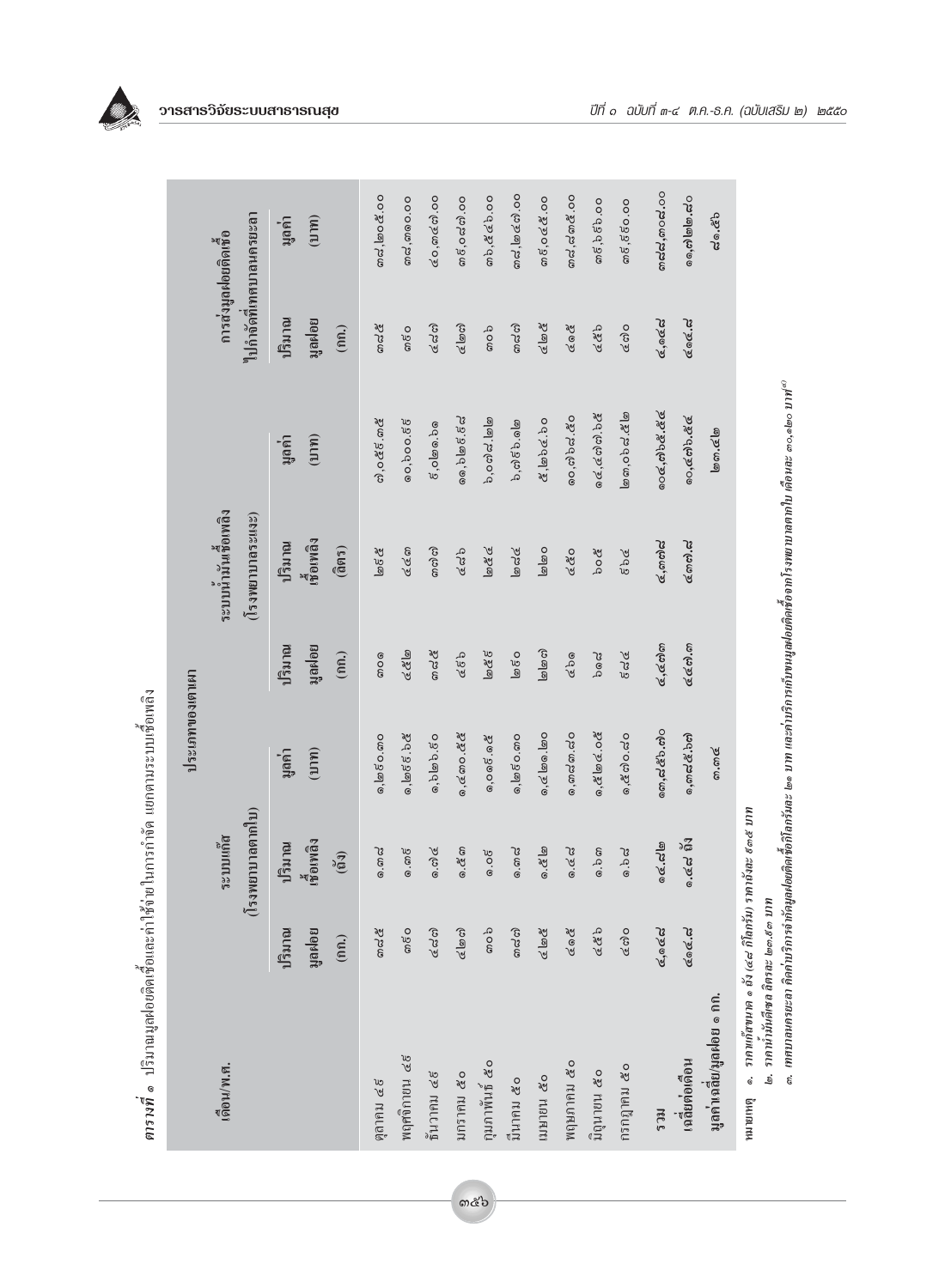## ระเบียบวิธีศึกษา

การศึกษาครั้งนี้เป็นการศึกษาประสิทธิภาพความคุ้มทุน ในด้านงบประมาณเชื้อเพลิงของเตาเผามูลฝอยติดเชื้อระบบ แก๊สหุงต้ม ของโรงพยาบาลตากใบ จังหวัดนราธิวาส เปรียบ เทียบกับเตาเผามูลฝอยติดเชื้อระบบน้ำมันเชื้อเพลิง ดีเซล ของโรงพยาบาลระแงะ จังหวัดนราธิวาส ซึ่งเป็นเตาเผา มลฝอยติดเชื้อขนาด ๒๕ กิโลกรัม/ชั่วโมง เช่นเดียวกัน. ทั้ง ๒ โรงพยาบาลเป็นโรงพยาบาลชุมชนขนาด ๖๐ เตี้ยงเหมือนกัน และมีปริมาณมูลฝอยติดเชื้อใกล้เคียงกัน. ทำการเปรียบเทียบ ิ ความคุ้มทุนในด้านงบประมาณเชื้อเพลิงกับการขนส่งมูลฝอย ติดเชื้อไปกำจัดที่โรงงานกำจัดมูลฝอยของเทศบาลนครยะลา ซึ่งเป็นโรงงานกำจัดมูลฝอยติดเชื้อขององค์กรปกครองส่วน ้ท้องถิ่นที่อยู่ใกล้ที่สุด. นอกจากนี้ยังศึกษาความพึงพอใจของ เจ้าหน้าที่ที่ปฏิบัติงานในโรงพยาบาลทั้งหมดที่มีต่อเตาเผา มูลฝอยติดเชื้อระบบแก๊สหุงต้มนี้ด้วย.

เครื่องมือในการศึกษา ได้แก่ แบบสรุปรายงานการเผา มูลฝอยติดเชื้อในโรงพยาบาลตากใบและโรงพยาบาลระแงะ โดยเก็บข้อมูลตั้งแต่เดือนตุลาคม ๒๕๔๙ ถึงเดือนกรกฎาคม ๒๕๕๐. ระเบียบของเทศบาลนครยะลาว่าด้วยการให้บริการ การเก็บ ขน และหรือกำจัดมูลฝอยติดเชื้อ พ.ศ. ๒๕๕๐, แบบสอบถามความพึ่งพอใจของเจ้าหน้าที่ที่ปฏิบัติงานในโรง ้พยาบาลตากใบ ซึ่งสร้างขึ้นโดยการศึกษาจากตำราและผ่าน

การตรวจสอบความตรงด้านเนื้อหาจากผู้ทรงคุณวุฒิ ๓ ท่าน โดยใช้สัมประสิทธิ์แอลฟาของครอนบาค (Cronbach's alpha coefficient) ได้ค่าความเชื่อมั่นเท่ากับ o ๘๓

### ผลการศึกษา

# ความคุ้มทุนในด้านงบประมาณที่ใช้ในการเผามูลฝอย **ติดเชื้อ** ดรายละเอียดในตารางที่ ๑.

ิจากตารางที่ ๑ พบว่า ความคุ้มทุนในด้านงบประมาณของ เตาเผามูลฝอยติดเชื้อระบบแก๊ส มีประสิทธิภาพดีกว่าเตาเผา ้มูลฝอยติดเชื้อระบบน้ำมันเชื้อเพลิง และการขนส่งมูลฝอยติด เชื้อไปกำจัดยังโรงงานกำจัดฯ ของเทศบาลนครยะลา เห็นได้ ้จากมูลค่าเฉลี่ยในการกำจัดมูลฝอยติดเชื้อต่อ ๑ กิโลกรัม เตาเผามูลฝอยติดเชื้อระบบแก๊สมีมูลค่าเฉลี่ยอยู่ที่ ๓.๓๔ ้บาทต่อมูลฝอยติดเชื้อ ๑ กิโลกรัม ในขณะที่เตาเผามูลฝอย ติดเชื้อระบบน้ำมันเชื้อเพลิงมีมูลค่าเฉลี่ยอยู่ที่ ๒๓.๔๒ บาท ้ต่อมูลฝอยติดเชื้อ ๑ กิโลกรัม และการขนส่งมูลฝอยติดเชื้อ ไปกำจัดยังโรงงานกำจัดฯ ของเทศบาลนครยะลา มีมูลค่า เฉลี่ยอยู่ที่ ๘๑.๕๖ บาทต่อ ๑ กิโลกรัม.

# ประสิทธิภาพในการกำจัดมูลฝอยติดเชื้อของเตาเผา มูลฝอยติดเชื้อ

รายละเอียดแสดงในตารางที่ ๒ พบว่าประสิทธิภาพในการ

|                                                  |              | วิธีการกำจัด         |                                |               |
|--------------------------------------------------|--------------|----------------------|--------------------------------|---------------|
| ประสิทธิภาพ                                      | ิหน่วย       | เตาเผา<br>ระบบแก๊ส   | เตาเผาระบบ<br>น้ำมันเชื้อเพลิง | ค่า<br>ออกแบบ |
| อัตราการเผาไหม้                                  | ึกก./ชั่วโมง | $\omega$ &- $\omega$ | loo-lolo                       | ෨             |
| ปริมาณกากเถ้าหรือสิ่งตกค้างที่เหลือจากการเผาไหม้ | ร้อยละ       | &-ಶ                  | $\approx$ -೧೦                  | $b - c$       |
| จำนวนผู้ปฏิบัติงาน                               | ึกน          | $\odot$              | ကြ                             | $\odot$       |

| <b>ิตารางที่ ๒</b> ประสิทธิภาพของเตาเผามลฝอยติดเชื้อ แยกตามระบบเชื้อเพลิง |  |  |
|---------------------------------------------------------------------------|--|--|
|                                                                           |  |  |

หมายเหตุ ค่าที่ออกแบบจากเตาเผามูลฝอยติดเชื้อ ตามรูปแบบของสำนักอนามัยสิ่งแวดล้อม กรมอนามัย กระทรวงสาธารณสุข โดยมีหัวเผาซึ่งใช้น้ำมันเป็นเชื้อเพลิงช่วย ในการเผาไหม้ของมลฝอยติดเชื้อขนาด ๒๕ กก./ชม.<sup>(๕,๖)</sup>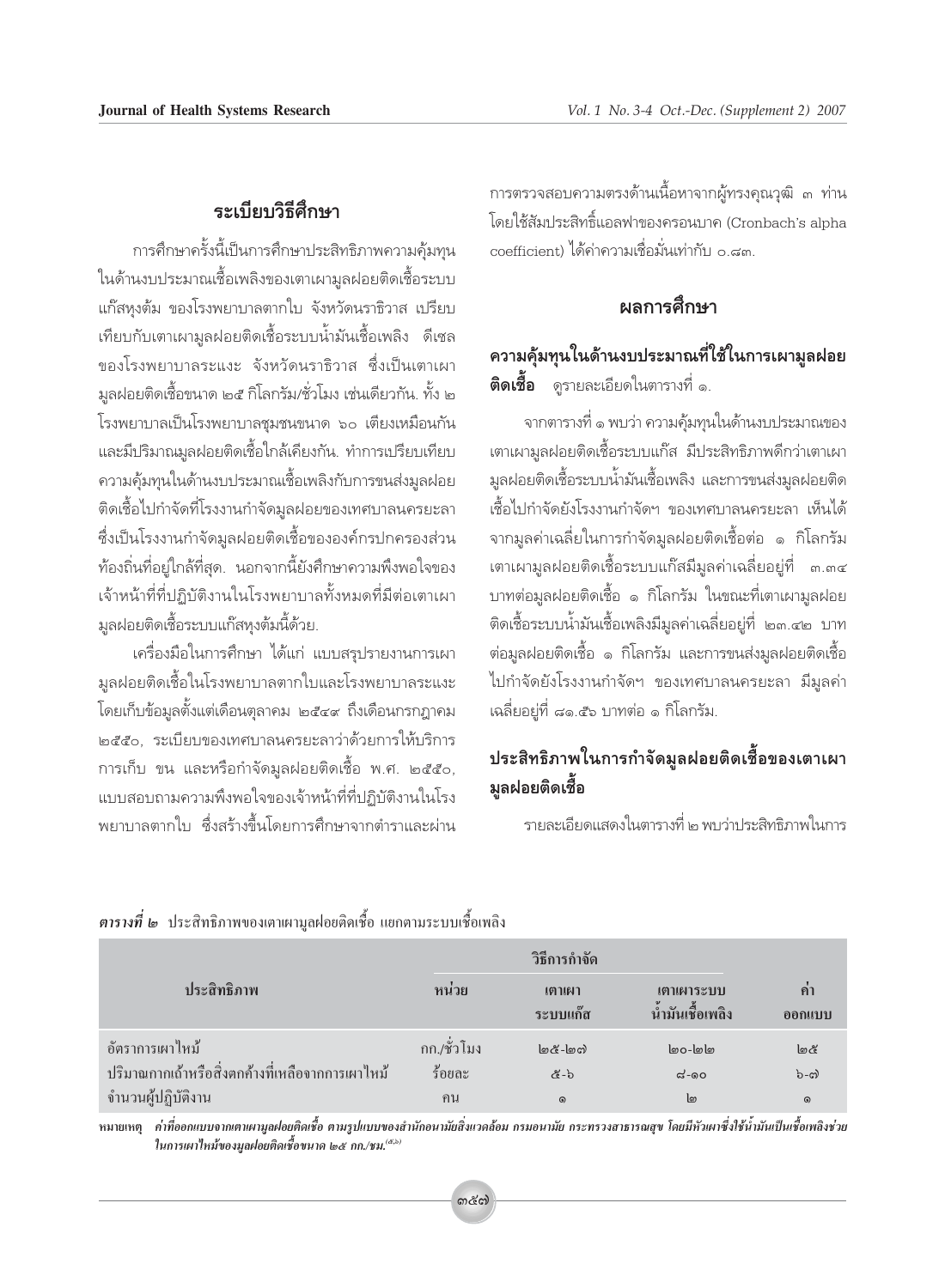|           | ข้อมูลประชากร                               | ุกน                        | ร้อยละ                 |
|-----------|---------------------------------------------|----------------------------|------------------------|
| $\odot$ . | เพศ                                         |                            |                        |
|           | ชาย                                         | $\ln 5$                    | lo                     |
|           | หญิง                                        | ೯ನ                         | $c$ ) $c$ ). $s$ $c$ ) |
|           | $\mathbf{b}$ . อายุ (ปี)                    |                            |                        |
|           | စြစ္ပ - စာဝ                                 | くら                         | ை. மங்                 |
|           | $\n  5$                                     | ගරි                        |                        |
|           | $60 - 80$                                   | <u>ດາ ໄວ</u>               | $\omega$ and           |
|           | & の-bo                                      | $\mathfrak{b}$             | $\alpha$ . $\alpha$ lo |
|           | ๑. การศึกษา                                 |                            |                        |
|           | ประถมศึกษา                                  | $\odot$                    | 0.076                  |
|           | มัธยมศึกษา                                  | ၈၀                         | $\log$ . $\log$        |
|           | อนุปริญญาตรี                                | అక                         | lo                     |
|           | ปริญญาตรี                                   | &ಕ                         | $d$ b. $d$ b           |
|           | สูงกว่าปริญญาตรี                            | $\boldsymbol{\mathcal{Z}}$ | $b.\omega$             |
|           | ๔. การพักอาศัย                              |                            |                        |
|           | บ้านพักในเขตโรงพยาบาล                       | စြစ                        | වෝජග                   |
|           | บ้านตนเอง                                   | GOQ                        | $\approx$ ด.๔๗         |
|           | ๕. แผนกที่ปฏิบัติงาน                        |                            |                        |
|           | ผู้ป่วยนอก (ห้องบัตร, ห้องถ่ายภาพรังสี)     | တြ                         | 60.໕෨                  |
|           | อุบัติเหตุฉุกเฉิน                           | $\odot$                    | d.b                    |
|           | สูติกรรม                                    | ද්                         | $m.5$ රු               |
|           | ผู้ป่วยใน                                   | $\log$                     | ೧ನೆ.ಕಂ                 |
|           | ทันตกรรม                                    | ದ                          | $b.\omega$ o           |
|           | เภสัชกรรม                                   | $\vec{\epsilon}$           | $\omega$ .ಂದ           |
|           | เวชปฏิบัติครอบครัวและชุมชน                  | ை                          | 00.loc                 |
|           | แผนกชันสูตร                                 | ၈                          | $\omega$ . $\omega$    |
|           | แผนกบริหารงานทั่วไป (HA, IT, บริหาร, แพทย์) | စြဝ                        | න් ගායී                |
|           | ้แผนกอื่น ๆ                                 | ை                          | 00.loc                 |

|  | ี <mark>ตารางที่</mark> ๓ เจ้าหน้าที่ที่ปฏิบัติงานในโรงพยาบาล ๑๒๗ คน จำแนกตามลักษณะทางประชากร |  |  |
|--|-----------------------------------------------------------------------------------------------|--|--|
|  |                                                                                               |  |  |

กำจัดมูลฝอยติดเชื้อของเตาเผาระบบแก๊ส มีประสิทธิภาพดี กว่าเตาเผาระบบน้ำมันเชื้อเพลิง โดยพิจารณาจากอัตราการ เผาไหม้ ซึ่งพบว่า มีอัตราการเผาไหม้ดีกว่า คือ อยู่ในค่าระหว่าง ๒๕ - ๒๗ กิโลกรัม/ชั่วโมง ในขณะที่อัตราการเผาไหม้ของเตา เผาระบบน้ำมันเชื้อเพลิงอยู่ระหว่าง ๒๐ - ๒๒ กิโลกรัม/ชั่วโมง (ค่าที่ออกแบบ เท่ากับ ๒๕ กิโลกรัม/ชั่วโมง) และมีปริมาณ กากเถ้าหรือสิ่งตกค้างที่เหลือจากการเผาไหม้ อยู่ระหว่างร้อยละ ้ ๕-๖ ซึ่งถือว่าน้อยกว่าค่าที่ออกแบบที่มีค่าระหว่าง ร้อยละ ๖-๗ และใช้ผู้ปฏิบัติงานเพียง ๑ คน.

# ความพึงพอใจของเจ้าหน้าที่ที่ปฏิบัติงาน

จากตารางที่ ๔ พบว่า ความพึงพอใจของเจ้าหน้าที่ที่ปฏิบัติ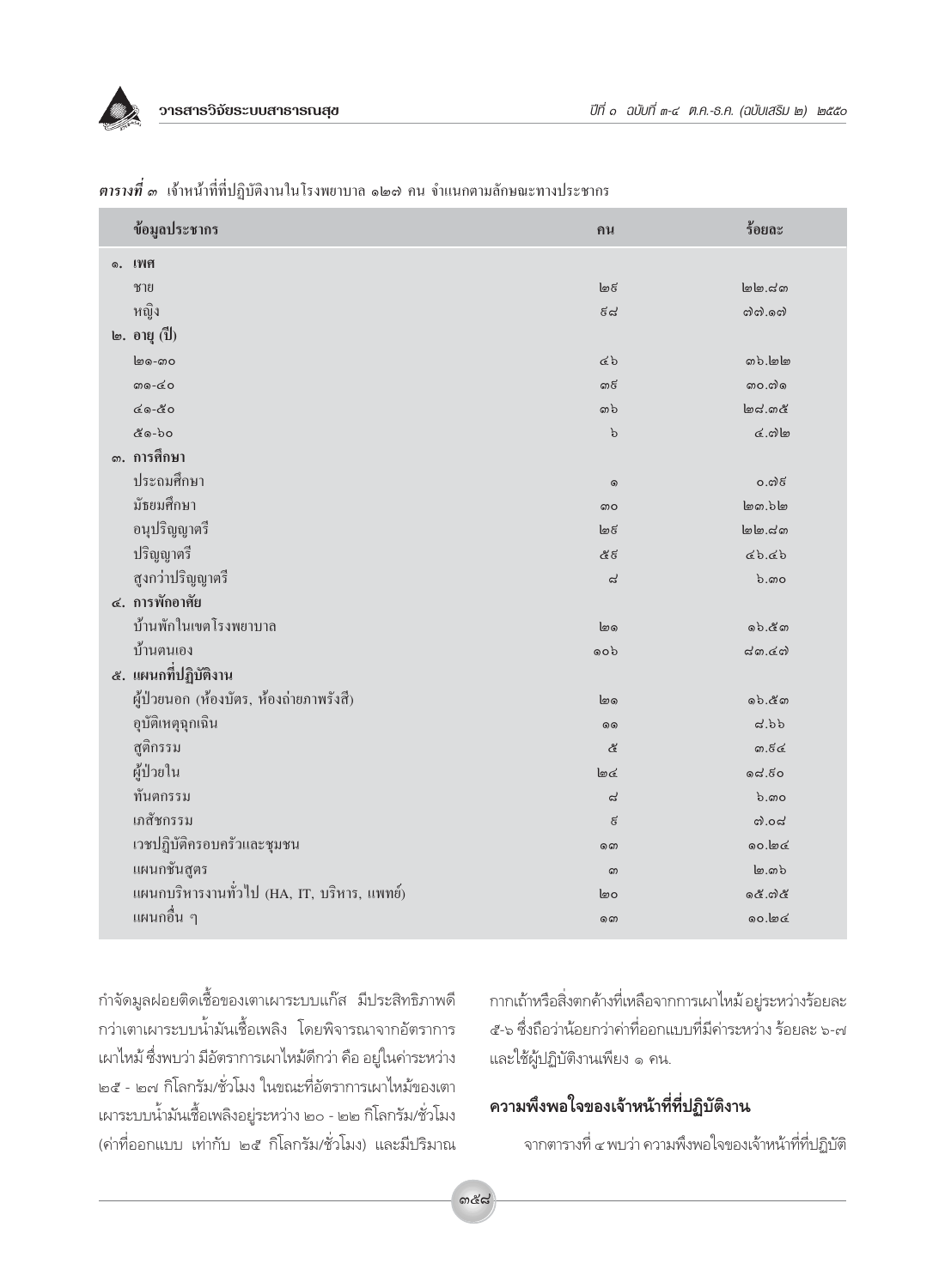|                     |                                                     |              | ระดับความพึงพอใจ |         |         |               |                |                  |                 |
|---------------------|-----------------------------------------------------|--------------|------------------|---------|---------|---------------|----------------|------------------|-----------------|
| ความพึ่งพอใจ        |                                                     | น้อย         |                  | ปานกลาง |         | ดี            |                |                  | ดีมาก           |
|                     |                                                     | ุกน          | ร้อยละ           | คน      | ร้อยละ  | ุกน           | ร้อยละ         | ุกน              | ร้อยละ          |
| ด้านอุปกรณ์         |                                                     |              |                  |         |         |               |                |                  |                 |
|                     | ๑) โครงสร้างเตาเผามีความแข็งแรง มั่นคง              | $\circ$      | $\circ$          | $\circ$ | $\circ$ | $\circ$       | $\circ$        | <u> ၈ (၈</u> c)  | 000             |
|                     | ๒) เตาเผาอยู่ในสภาพใช้งานได้ปรกติ                   | $\circ$      | $\circ$          | $\circ$ | $\circ$ | $\circ$       | $\circ$        | வெலி             | 000             |
|                     | ๑) ใช้งานได้ปรกติ ไม่ขัดข้อง                        | $\circ$      | $\circ$          | $\circ$ | $\circ$ | $\circ$       | $\circ$        | <u> ၈ (၈ c)</u>  | QOO             |
|                     | ๔) ที่ใช้ในการเผาอยู่ในสภาพดีและใช้งานได้ตาม        | $\circ$      | $\circ$          | $\circ$ | $\circ$ | $\circ$       | $\circ$        | <u> ၈ (၈ c)</u>  | QOO             |
|                     | ปรกติ (อุปกรณ์พลิกเขี่ยและอุปกรณ์ป้องกันอันตราย)    |              |                  |         |         |               |                |                  |                 |
|                     | ๕) ถังเชื้อเพลิงอยู่ในสภาพดี ไม่รั่วซึม             | $\circ$      | $\circ$          | $\circ$ | $\circ$ | $\circ$       | $\circ$        | <u> ၈ (၈ (၅</u>  | 000             |
|                     | ด้านการใช้งาน                                       |              |                  |         |         |               |                |                  |                 |
|                     | b) แยกมูลฝอยติดเชื้อออกจากมูลฝอยทั่วไป              | $\circ$      | $\circ$          | $\circ$ | $\circ$ | $\circ$       | $\circ$        | <u> ၈ (၈ (၅</u>  | 000             |
|                     | ๗) กำหนดเวลาการเผามูลฝอยติดเชื้อชัดเจน              | $\circ$      | $\circ$          | $\circ$ | $\circ$ | $\circ$       | $\circ$        | ෧๒๗              | 000             |
|                     | ๘) โรงเก็บมูลฝอยติดเชื้อ มีตาข่ายหรือมุ้งลวดป้องกัน | $\circ$      | $\circ$          | $\circ$ | $\circ$ | ை             | oo.loc         | QQ               | ಧಕ.ದಿ           |
|                     | สัตว์/แมลงเข้าไป และมีความเป็นระเบียบเรียบร้อย      |              |                  |         |         |               |                |                  |                 |
| $\boldsymbol{\xi})$ | ไม่มีกากเถ้าทุกครั้ง ก่อนการเผา                     | $\circ$      | $\circ$          | $\circ$ | $\circ$ | ৫৫            | god, b&        | ๘๓               | <u>ර්රී.ගරී</u> |
| $\circ$ o $)$       | ใม่มีควันฟุ้งกระจายภายในอาคารโรงเผา                 | $\circ$      | $\circ$          | $\circ$ | $\circ$ | ကြ            | වෝජග           | ໑໐ຽ              | ನೂ.ಡಣ           |
|                     | ๑๑) มีการจัดเรียงขยะเข้าสู่เตาเผาจากเผาง่ายไป       | $\circ$      | $\circ$          | $\circ$ | $\circ$ | ばの            | ගග.ය`ර         | ಧ&               | bb.96           |
|                     | เผายาก                                              |              |                  |         |         |               |                |                  |                 |
|                     | ด้านงบประมาณ                                        |              |                  |         |         |               |                |                  |                 |
|                     | ๑๒) ค่าเชื้อเพลิงในการเผาน้อยลง                     | $\circ$      | $\circ$          | $\circ$ | $\circ$ | &ಕ            | $d$ b.db       | ති               | &ග.๕๔           |
|                     | ๑๑) ค่าใช้จ่ายในการดูแล บำรุงรักษาเตาและ            | $\mathsf{o}$ | $\circ$          | $\circ$ | $\circ$ | <u> ಜೆ ಜೆ</u> | ៤෨.෨෧          | ကါစ              | ๕๖.๖៩           |
|                     | การซ่อมแซมเครื่องมืออุปกรณ์น้อยลง                   |              |                  |         |         |               |                |                  |                 |
|                     | ๑๔) นำค่าใช้จ่ายส่วนต่างมาเป็นสวัสดิการของ          | $\circ$      | $\circ$          | $\circ$ | $\circ$ | ගඳි           | $\omega$ යි ගම | ៩๒               | colorado        |
|                     | โรงพยาบาล                                           |              |                  |         |         |               |                |                  |                 |
|                     | ด้านสิ่งแวดล้อม                                     |              |                  |         |         |               |                |                  |                 |
|                     | ๑๕) ขณะเผา ไม่ส่งกลิ่นที่ก่อให้เกิดความรำคาญ        | $\circ$      | $\circ$          | $\circ$ | $\circ$ | $\circ$       | $\circ$        | 6 (၈ ယ           | 000             |
|                     | ๑๖) ขณะเผา ใม่มีควัน/เขม่า ที่ก่อให้เกิดความรำคาญ   | $\mathsf{o}$ | $\circ$          | $\circ$ | $\circ$ | $\circ$       | $\mathsf{o}$   | லங்              | QOO             |
|                     | ๑๗) ขณะเผา ไม่มีฝุ่นฟุ้งกระจายและก่อให้เกิด         | $\circ$      | $\circ$          | $\circ$ | $\circ$ | $\circ$       | $\mathsf{o}$   | லிலை             | QOO             |
|                     | ความรำคาญ                                           |              |                  |         |         |               |                |                  |                 |
| ด้านผู้ปฏิบัติงาน   |                                                     |              |                  |         |         |               |                |                  |                 |
|                     | ๑๘) มีผู้ดูแลและรับผิดชอบเฉพาะงานเตาเผา             | $\circ$      | $\circ$          | $\circ$ | $\circ$ | $\circ$       | $\circ$        | லிலை             | 000             |
|                     | ้อย่างเดียว จำนวน ๑ คน                              |              |                  |         |         |               |                |                  |                 |
|                     | ๑ธ) ผู้ดูแลเตาเผามีความรู้ความชำนาญในการ            | $\circ$      | $\circ$          | $\circ$ | $\circ$ | ළ ල           | ८०.६८          | ೧ುಡಿ             | ៥೯.೦៦           |
|                     | กำจัดมูลฝอยติดเชื้ออย่างถูกวิธีและมีประสิทธิภาพ     |              |                  |         |         |               |                |                  |                 |
|                     | ๒๐) ผู้ดูแลเตาเผา มีและใช้อุปกรณ์ป้องกัน            | $\circ$      | $\circ$          | $\circ$ | $\circ$ | $\circ$       | $\circ$        | <u> ၈ (၈ (</u> ) | QOO             |
|                     | อันตรายจากการปฏิบัติงาน                             |              |                  |         |         |               |                |                  |                 |
| รวม                 |                                                     | $\circ$      | $\circ$          | $\circ$ | $\circ$ | வங்           | මේ.එස්         |                  | ്രിയപ്പെട്ടി. ക |

ี <mark>ตารางที่ ๔</mark> ความพึงพอใจของเจ้าหน้าที่ที่ปฏิบัติงานในโรงพยาบาลต่อเตาเผามูลฝอยติดเชื้อระบบแก๊ส ๑๒๗ คน